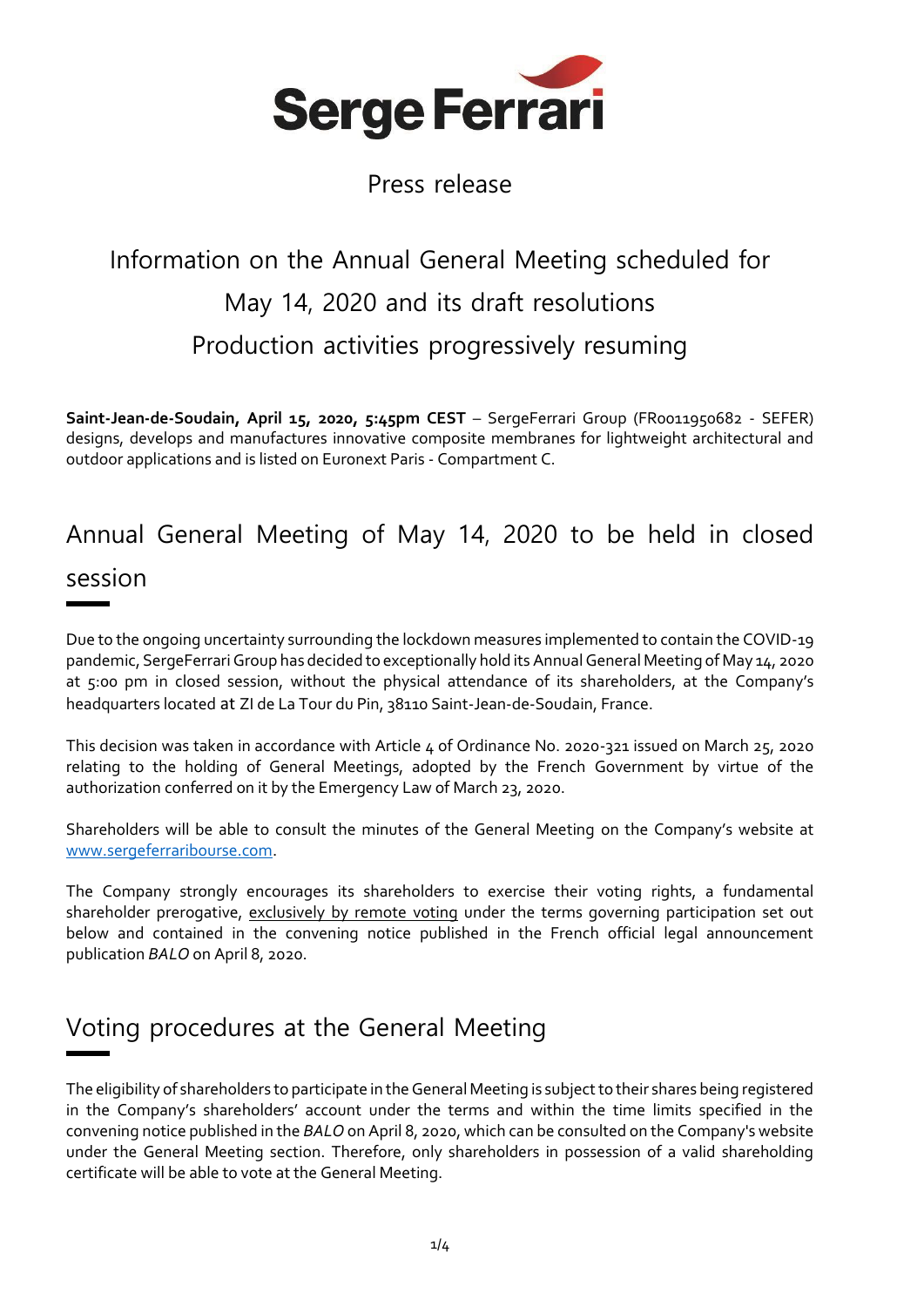Consequently, the Company's shareholders are invited as from now to exercise their voting rights, preferably using the postal voting form or, otherwise, by granting a proxy to the Chairman prior to the meeting, in accordance with the following procedure:

- Remote voting (preferred method)
	- For registered shareholders: send the single postal or proxy voting form in the T envelope supplied with the convening notice, to the following address: CIC-Service Assemblées-6 Avenue de Provence-75452 Paris Cedex 09 or by email to the following address: [serviceproxy@cic.fr](mailto:serviceproxy@cic.fr) or [investor@sergeferrari.com.](mailto:investor@sergeferrari.com)
	- For bearer shareholders: request the single postal or proxy voting form from the intermediary that handles the securities account once the General Meeting has been convened. After completion by the shareholder, this form must be returned to the intermediary which shall send it along with a shareholding certificate, to CIC- Service Assemblées-6 Avenue de Provence-75452 Paris Cedex o9 or to the following email address: **[serviceproxy@cic.fr](mailto:serviceproxy@cic.fr)** or [investor@sergeferrari.com.](mailto:investor@sergeferrari.com)

The single postal/proxy voting form is available on the Company website under the General Meeting section a[t www.sergeferraribourse.com.](http://www.sergeferraribourse.com/)

To be taken into account, postal or proxy voting forms must be received by the General Meetings Department of CIC at its postal address or by email to [serviceproxy@cic.fr](mailto:serviceproxy@cic.fr) or [investor@sergeferrari.com](mailto:investor@sergeferrari.com) no later than 3 days before the Meeting is held, i.e. by Monday, May 11, 2020, midnight Paris time, France, at the latest.

Since the General Meeting will be in closed session, no admission card will be issued in the shareholder's name or on behalf of the shareholder represented by the registered intermediary.

Proxy to the Chairman of the Meeting (default)

To cast their vote and be represented, shareholders may also appoint the Chairman of the General Meeting as their proxy, by returning the single voting form indicating the proxy, together with their share registration certificate.

### **Request for inclusion of draft resolutions by shareholders**

Requests by shareholders for the inclusion of items or draft resolutions on the agenda must be received at the Company's headquarters, by registered letter with return receipt requested, at the following address: ZI de La Tour du Pin, 38110 Saint-Jean-de-Soudain, France by April 19, 2020 at the latest. All requests must be accompanied by a share registration certificate.

#### **Written questions**

Each shareholder is entitled to submit written questions to the Board of Directors at any time. Questions must be sent by registered letter with return receipt requested to the following address: ZI de La Tour du Pin, 38110 Saint-Jean-de-Soudain, France or to the following email address[: investor@sergeferrari.com.](mailto:investor@sergeferrari.com) All questions must be sent by Thursday May 7, 2020 at the latest, together with a share registration certificate. The Company will reply to written questions in the minutes of the General Meeting, which will be published on its websit[e www.sergeferrari.com](http://www.sergeferrari.com/) under the "General Meeting" section.

## Change to the proposed dividend

To preserve the Group's cash position, the Board of Directors has decided to ask the General Meeting to approve a reduction in the 2019 dividend from €0.16 to €0.12 per share.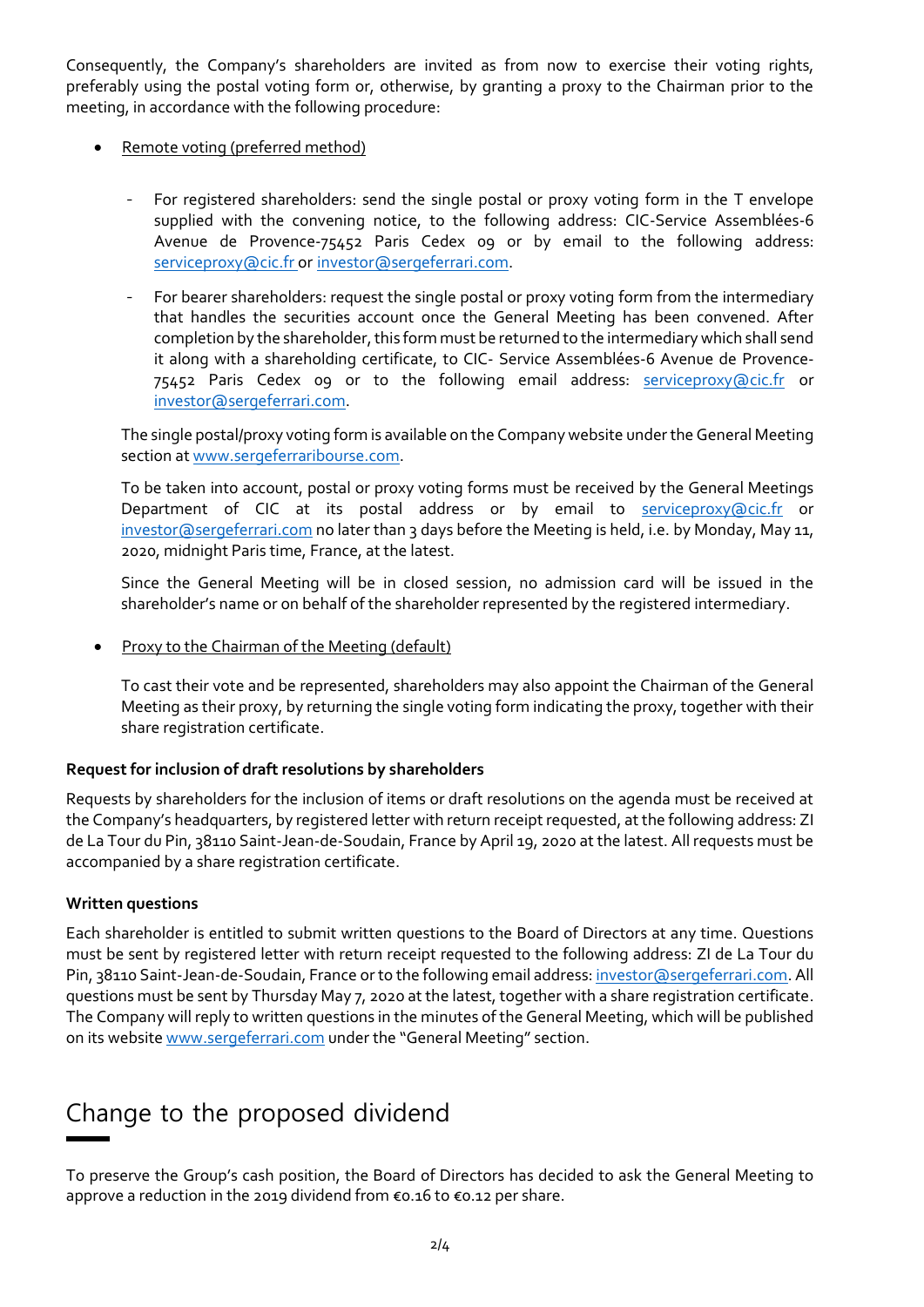The decision has also been taken to postpone the dividend payment from June 3 to September 30, 2020. The Ferrari family group, the Company's majority shareholder, which directly and indirectly holds a 71.2% stake in the capital at December 31, 2019, has decided that the dividends to which it is entitled would be paid by the Company only when the Group's financial situation allows it to do so, and to temporarily record these dividends in the shareholders' current account.

## Clarification on the seventeenth resolution proposed to the General Meeting

Regarding the resolution to implement a Company share buyback program, which has been presented at each General Meeting since 2014, the Board of Directors specifies that it currently has no intention of using this resolution for any purpose other than to promote liquidity and stimulate the share price under the liquidity contract.

Moreover, it should be noted that the authorization granted to the Board of Directors for resolutions on transactions on the Company's<sup>1</sup> capital will be suspended in the event of a takeover bid or exchange offer for the Company's shares.

## Availability of documents relating to the General Meeting

Documents relating to this General Meeting are made available to shareholders on the Company's website [\(www.sergeferraribourse.com\)](http://www.sergeferraribourse.com/). In addition, the presentation used for the Combined General Meeting will be posted online on May 14, 2020 at 4:45 pm.

For any questions, please contact the Investor Relations department by email at the following address: [sferrari@newcap.eu.](mailto:sferrari@newcap.eu)

## Production activities progressively resuming

 $\overline{a}$ 

In France, after a temporary suspension of operations as communicated on March 23, 2020, SergeFerrari Group announces that it has gradually resumed production at its La Tour du Pin site since April 1, 2020. All necessary measures have been undertaken to protect its teams and all employees are committed to adopting the preventive reflexes necessary to protect themselves and those around them.

Depending on changes to its order book, public health conditions and the measures adopted by the Government to deal with the COVID-19 pandemic, the Group may contemplate restarting further production lines or expanding capacity on currently operating lines.

Logistics operations have continued but at a slower pace than normal, to enable distribution and shipment of orders. Further adjustments are likely to be made according to changes in the order book.

In Italy, Plastitex remains idle, in compliance with the health regulations still in force in the country.

Finally, in Switzerland, production has continued at the Eglisau site, while the Emmenbrücke site has gradually resumed operation since April 7, 2020.

<sup>1</sup> Nineteenth, Twentieth, Twenty-first, Twenty-second, Twenty-third, Twenty-fourth, Twenty-fifth, Twenty-sixth, Twenty-seventh, Twentyeighth, Twenty-ninth resolutions.